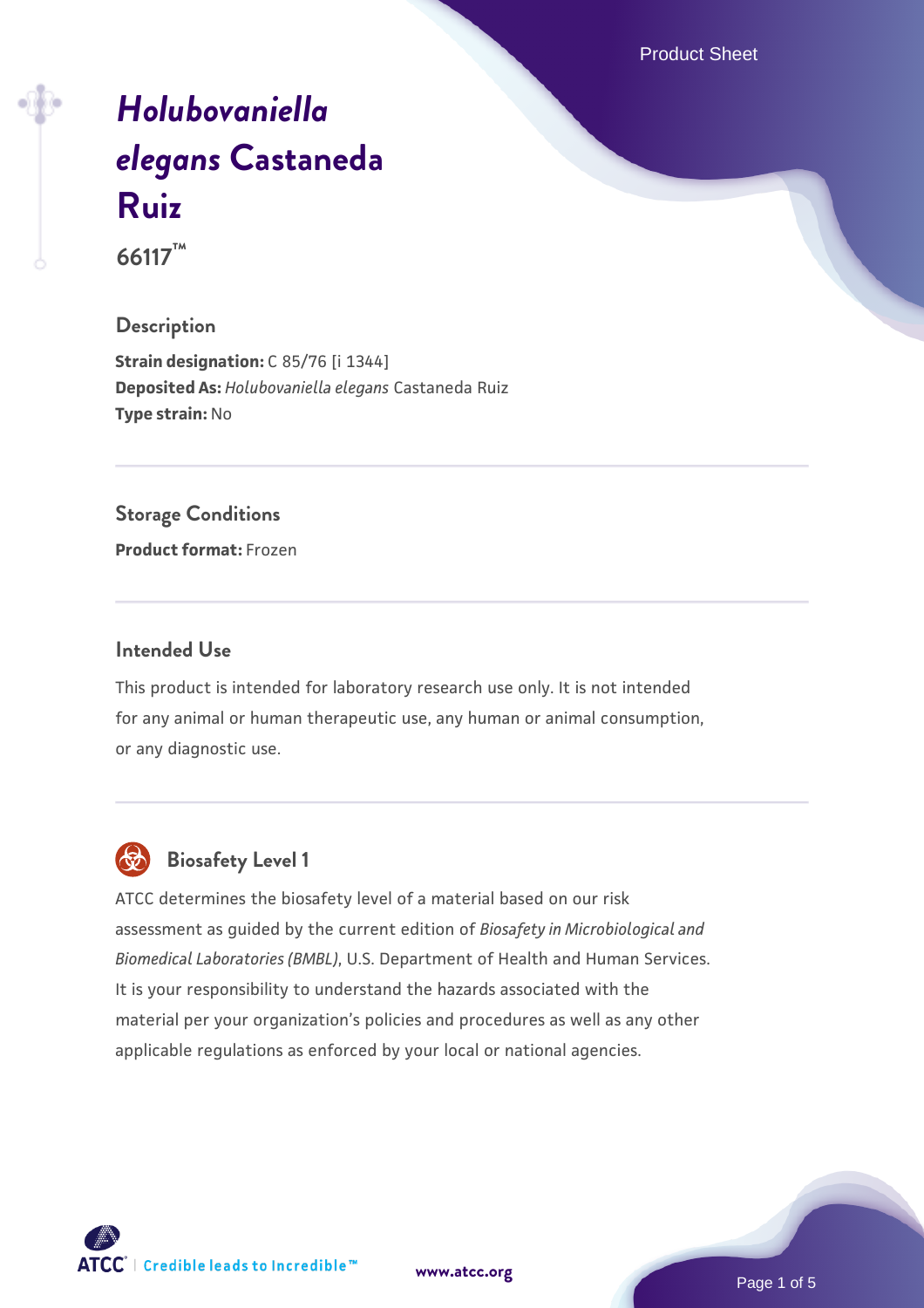# *[Holubovaniella elegans](https://www.atcc.org/products/66117)* [Castaneda Ruiz](https://www.atcc.org/products/66117) **Product Sheet** Product Sheet **66117**

ATCC highly recommends that appropriate personal protective equipment is always used when handling vials. For cultures that require storage in liquid nitrogen, it is important to note that some vials may leak when submersed in liquid nitrogen and will slowly fill with liquid nitrogen. Upon thawing, the conversion of the liquid nitrogen back to its gas phase may result in the vial exploding or blowing off its cap with dangerous force creating flying debris. Unless necessary, ATCC recommends that these cultures be stored in the vapor phase of liquid nitrogen rather than submersed in liquid nitrogen.

# **Certificate of Analysis**

For batch-specific test results, refer to the applicable certificate of analysis that can be found at www.atcc.org.

# **Growth Conditions**

**Medium:**  [ATCC Medium 338: Potato sucrose agar](https://www.atcc.org/-/media/product-assets/documents/microbial-media-formulations/3/3/8/atcc-medium-338.pdf?rev=46546b6f4a85482b856b30458c18db73) **Temperature:** 24°C

# **Material Citation**

If use of this material results in a scientific publication, please cite the material in the following manner: *Holubovaniella elegans* Castaneda Ruiz (ATCC 66117)

**References**



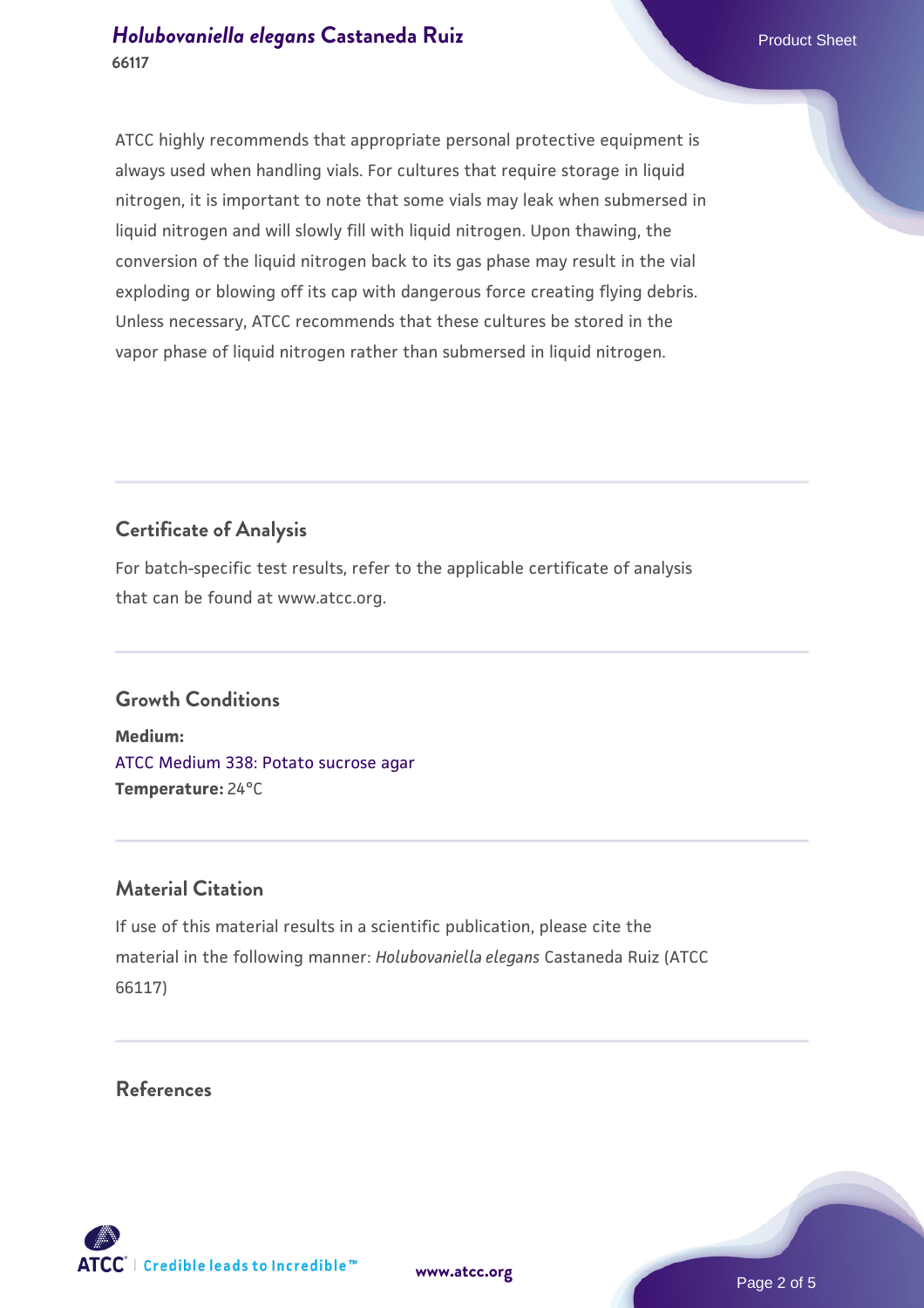### *[Holubovaniella elegans](https://www.atcc.org/products/66117)* [Castaneda Ruiz](https://www.atcc.org/products/66117) **Product Sheet** Product Sheet **66117**

References and other information relating to this material are available at www.atcc.org.

#### **Warranty**

The product is provided 'AS IS' and the viability of ATCC® products is warranted for 30 days from the date of shipment, provided that the customer has stored and handled the product according to the information included on the product information sheet, website, and Certificate of Analysis. For living cultures, ATCC lists the media formulation and reagents that have been found to be effective for the product. While other unspecified media and reagents may also produce satisfactory results, a change in the ATCC and/or depositor-recommended protocols may affect the recovery, growth, and/or function of the product. If an alternative medium formulation or reagent is used, the ATCC warranty for viability is no longer valid. Except as expressly set forth herein, no other warranties of any kind are provided, express or implied, including, but not limited to, any implied warranties of merchantability, fitness for a particular purpose, manufacture according to cGMP standards, typicality, safety, accuracy, and/or noninfringement.

#### **Disclaimers**

This product is intended for laboratory research use only. It is not intended for any animal or human therapeutic use, any human or animal consumption, or any diagnostic use. Any proposed commercial use is prohibited without a license from ATCC.

While ATCC uses reasonable efforts to include accurate and up-to-date information on this product sheet, ATCC makes no warranties or representations as to its accuracy. Citations from scientific literature and patents are provided for informational purposes only. ATCC does not warrant

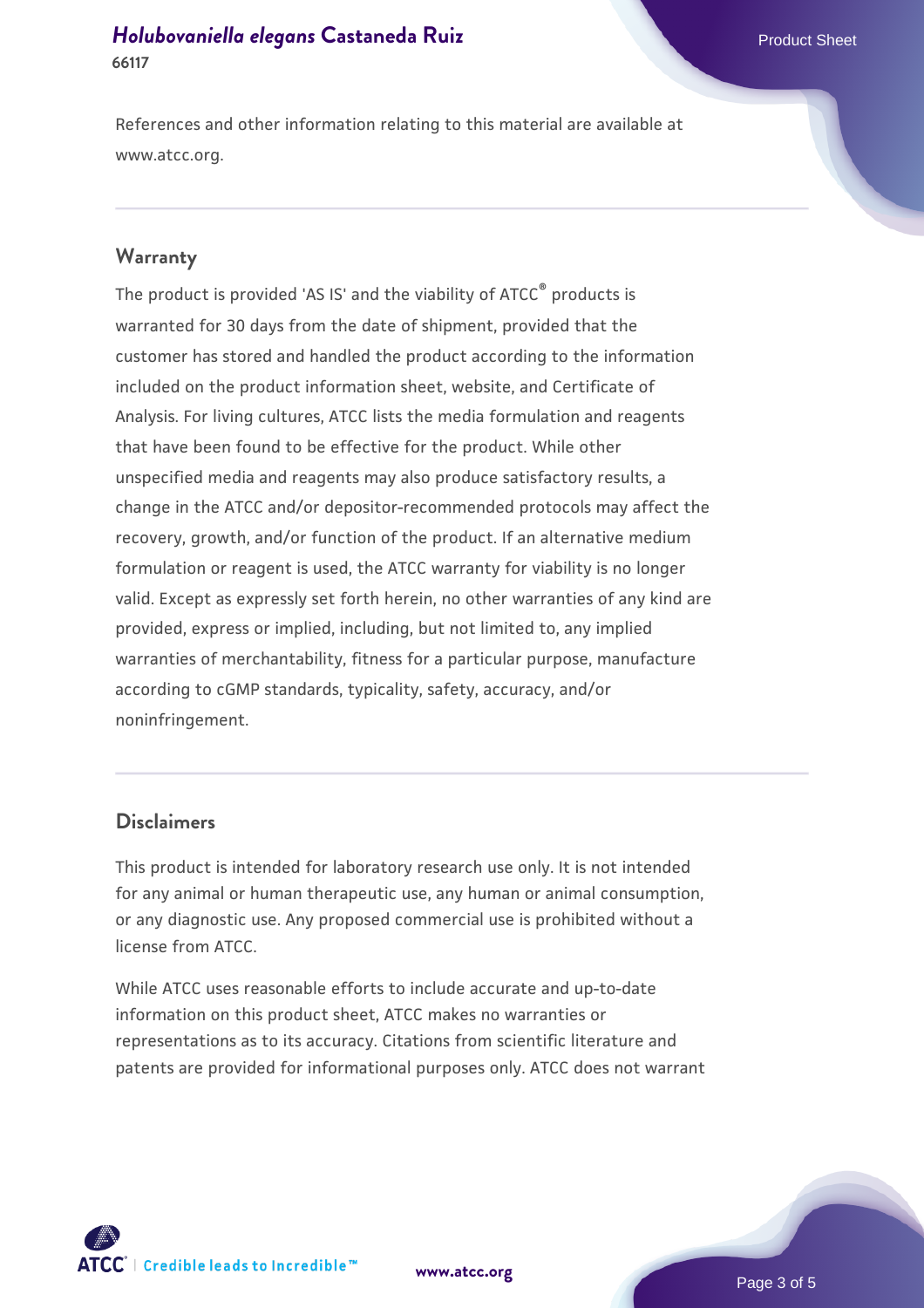# *[Holubovaniella elegans](https://www.atcc.org/products/66117)* [Castaneda Ruiz](https://www.atcc.org/products/66117) **Product Sheet** Product Sheet **66117**

that such information has been confirmed to be accurate or complete and the customer bears the sole responsibility of confirming the accuracy and completeness of any such information.

This product is sent on the condition that the customer is responsible for and assumes all risk and responsibility in connection with the receipt, handling, storage, disposal, and use of the ATCC product including without limitation taking all appropriate safety and handling precautions to minimize health or environmental risk. As a condition of receiving the material, the customer agrees that any activity undertaken with the ATCC product and any progeny or modifications will be conducted in compliance with all applicable laws, regulations, and guidelines. This product is provided 'AS IS' with no representations or warranties whatsoever except as expressly set forth herein and in no event shall ATCC, its parents, subsidiaries, directors, officers, agents, employees, assigns, successors, and affiliates be liable for indirect, special, incidental, or consequential damages of any kind in connection with or arising out of the customer's use of the product. While reasonable effort is made to ensure authenticity and reliability of materials on deposit, ATCC is not liable for damages arising from the misidentification or misrepresentation of such materials.

Please see the material transfer agreement (MTA) for further details regarding the use of this product. The MTA is available at www.atcc.org.

# **Copyright and Trademark Information**

© ATCC 2021. All rights reserved. ATCC is a registered trademark of the American Type Culture Collection.

#### **Revision**

This information on this document was last updated on 2021-05-19

#### **Contact Information**